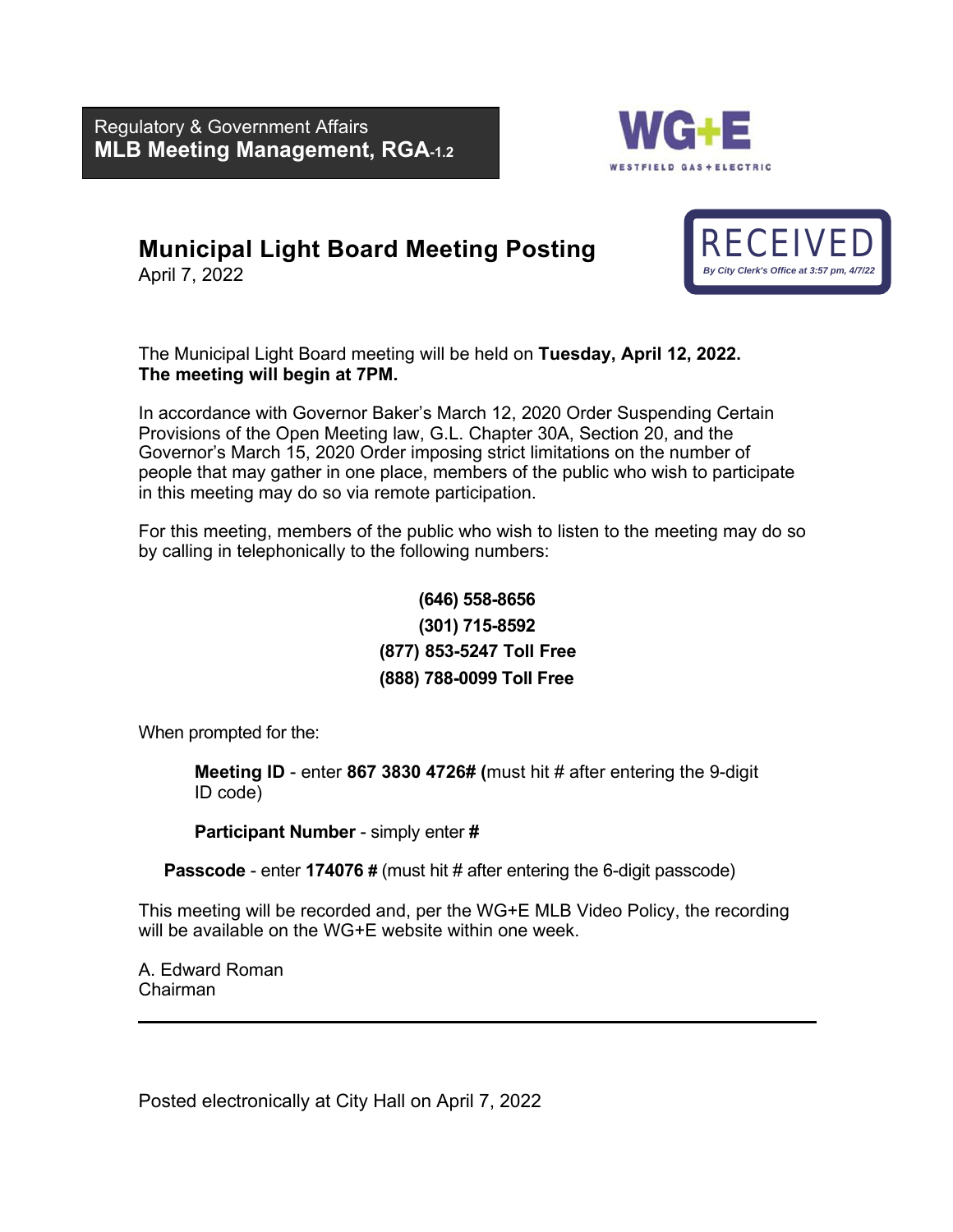# **Agenda**

## **April 12, 2022** MUNICIPAL LIGHT BOARD MEETING

Westfield Gas & Electric 40 Turnpike Industrial Road Westfield, Massachusetts

#### **CALL TO ORDER**

**ROLL CALL (7:00 PM)** 

| Ward 1 Commissioner           | Kevin M. Kelleher (KMK)  | 4 |
|-------------------------------|--------------------------|---|
| Ward 2 Commissioner           | Ray Rivera (RR)          | 5 |
| Ward 3 Commissioner           | Dawn Renaudette (DR)     | 6 |
| Ward 4 Commissioner           | Francis L. Liptak (FLL)  | 7 |
| Ward 5 Commissioner           | Joseph B. Mitchell (JBM) | 1 |
| Ward 6 Commissioner           | Robert C. Sacco (RCS)    | 2 |
| <b>Appointed Commissioner</b> | A. Edward Roman (AER)    | 3 |

#### **PLEDGE OF ALLEGIANCE:**

#### **READING OF THE RECORD OF:**

- a) March 2, 2022 Regular Session
- b) March 2, 2022 Executive Session

#### **PUBLIC PARTICIPATION (Maximum time: 30 minutes/3 minutes per person, excluding personnel issues)**

#### **COMMUNICATIONS RECEIVED BY THE GAS AND ELECTRIC**

- a) Acknowledgement- Westfield Middle School- Patrick Dufraine
- b) Acknowledgement- Joanne and Bernie Couch
- c) Acknowledgement- Artworks Westfield- Cheryl Crowe
- d) Acknowledgement-Greater Westfield Chapter of Special Olympics- Diane Pirro
- e) Customer Compliment– 34 George Street
- f) Customer Compliment- Social Media
- g) Customer Compliment- Town of Blandford

#### **REPORTS FROM THE GAS AND ELECTRIC**

A. Action Required Items

- a) Collections Update Presentation-Customer Accounts & Credit Manager, Arlene Paton and Customer Service Manager, Betsy Loiko
- b) Quarterly Power Line Publication- TPF
- c) Recorded MLB Meeting Quarterly Report-TPF





| 2022 Meeting Schedule |      |                   |
|-----------------------|------|-------------------|
|                       | Wed  | January 5, 2022   |
|                       | Wed  | February 2, 2022  |
|                       | Wed  | March 2, 2022     |
|                       | Tues | April 12, 2022    |
|                       | Wed  | May 4, 2022       |
|                       | Wed  | June 1, 2022      |
|                       | Wed  | July 6, 2022      |
|                       | Wed  | August 3, 2022    |
|                       | Wed  | September 7, 2022 |
|                       | Wed  | October 5, 2022   |
|                       | Wed  | November 2, 2022  |
|                       |      |                   |